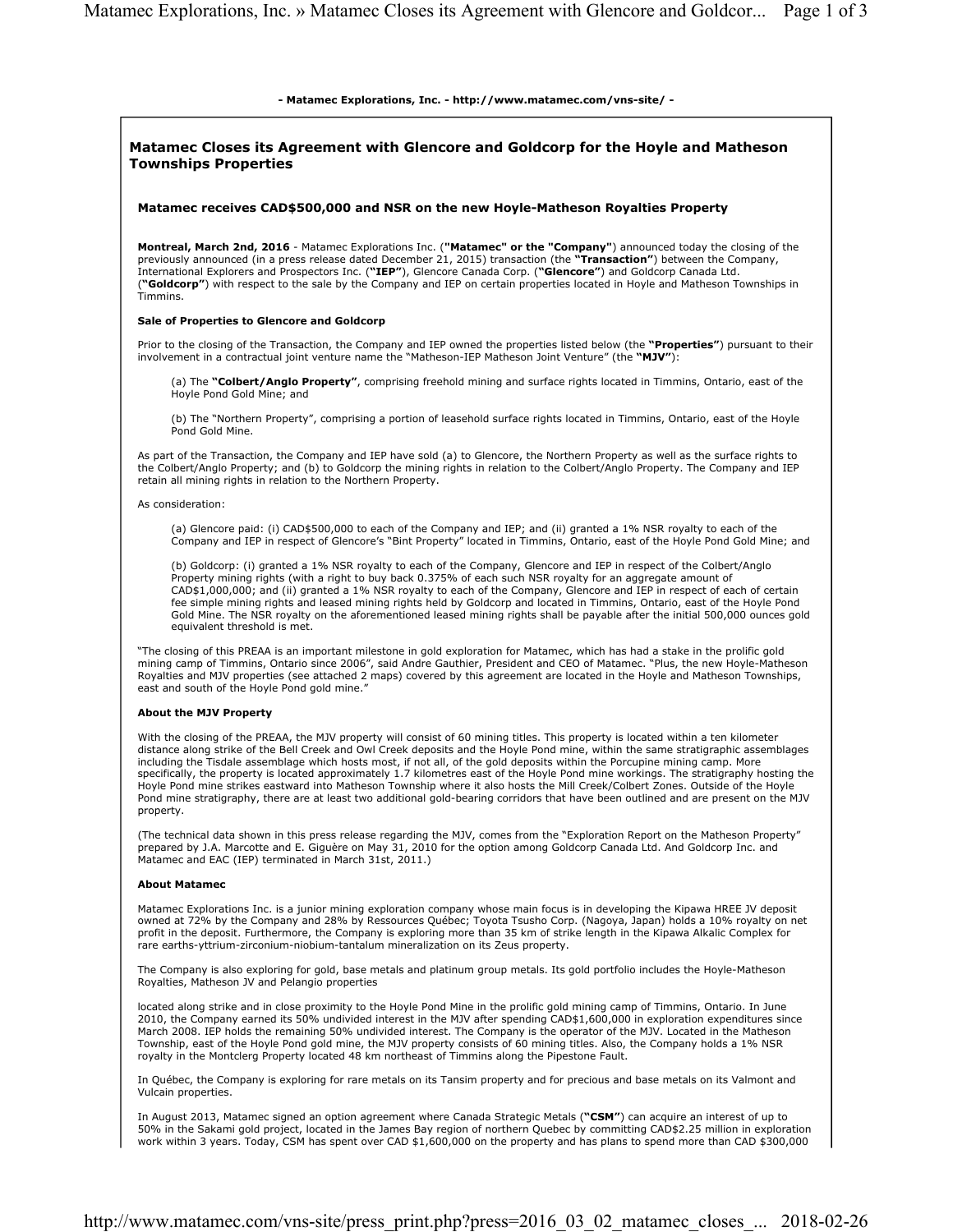for its exploration campaign in Winter/Spring 2016.

This news release contains "forward-looking information" within the meaning of Canadian securities legislation. Generally, forwardlooking statements can be identified by the use of forward-looking terminology such as "scheduled", "anticipates", "expects" or "does not expect", "pursue", "is expected", "scheduled", "targeted", or "believes", or variations of such words and phrases that state<br>that certain actions, events or results "may", "could", "would", "might" or "will" be t statements are based on assumptions management believes to be reasonable at the time such statements are made. There can be no assurance that such statements will prove to be accurate, as actual results and future events could differ materially from those anticipated in such statements. Accordingly, readers should not place undue reliance on forward-looking statements. Although, Matamec has attempted to identify important factors that could cause actual results to differ materially from those contained in forward-looking statements, there may be other factors that cause results not to be as anticipated, estimated or intended. Factors that may cause actual results to differ materially from expected results described in forward-looking statements include, but are not limited to, those risk factors set out in the Corporation's year-end Management Discussion and Analysis dated December 31, 2014 and other disclosure documents available under the Corporation's profile at www.sedar.com. Forward-looking statements contained herein are made as of the date of this press release and Matamec disclaims any obligation to update any forward-looking statements, whether as a result of new information, future events or results or otherwise, except as required by applicable securities laws.

"Neither TSX Venture Exchange nor its Regulation Services Provider (as that term is defined in the policies of the TSX Venture Exchange) accepts responsibility for the adequacy or accuracy of this release."

For further information please contact: André Gauthier, President Tel: (514) 844-5252 Email: info@matamec.com



HOYLE-MATHESON ROYALTIES, MATHESON JOINT VENTURE AND PELANGIO PROPERTIES (MAP #1)

## HOYLE-MATHESON ROYALTIES, MATHESON JOINT VENTURE AND PELANGIO PROPERTIES (MAP #2)